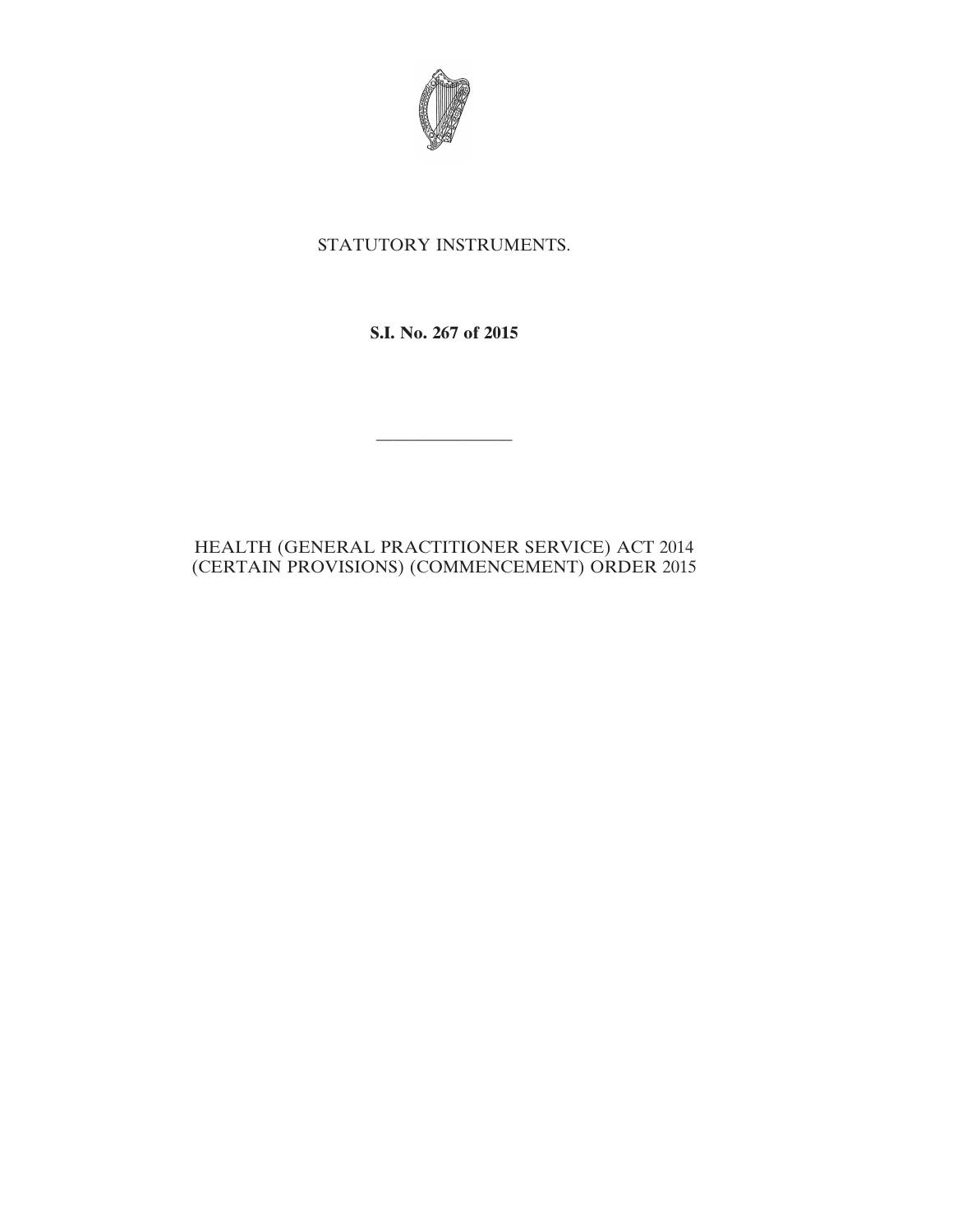## HEALTH (GENERAL PRACTITIONER SERVICE) ACT 2014 (CERTAIN PROVISIONS) (COMMENCEMENT) ORDER 2015

I, LEO VARADKAR, Minister for Health, in exercise of the powers conferred on me by section 10(4) of the Health (General Practitioner Service) Act 2014 (No. 28 of 2014), hereby order as follows:

1. This Order may be cited as the Health (General Practitioner Service) Act 2014 (Certain Provisions) (Commencement) Order 2015.

2. The day appointed as the day on which sections 1, 3(*b*), 4, 5, 6 and 10 (except in so far as such section is already in operation) of the Health (General Practitioner Service) Act 2014 (No. 28 of 2014) come into operation is 1 July 2015.



LEO VARADKAR, Minister for Health.

*Notice of the making of this Statutory Instrument was published in "Iris Oifigiúil" of* 26*th June*, 2015.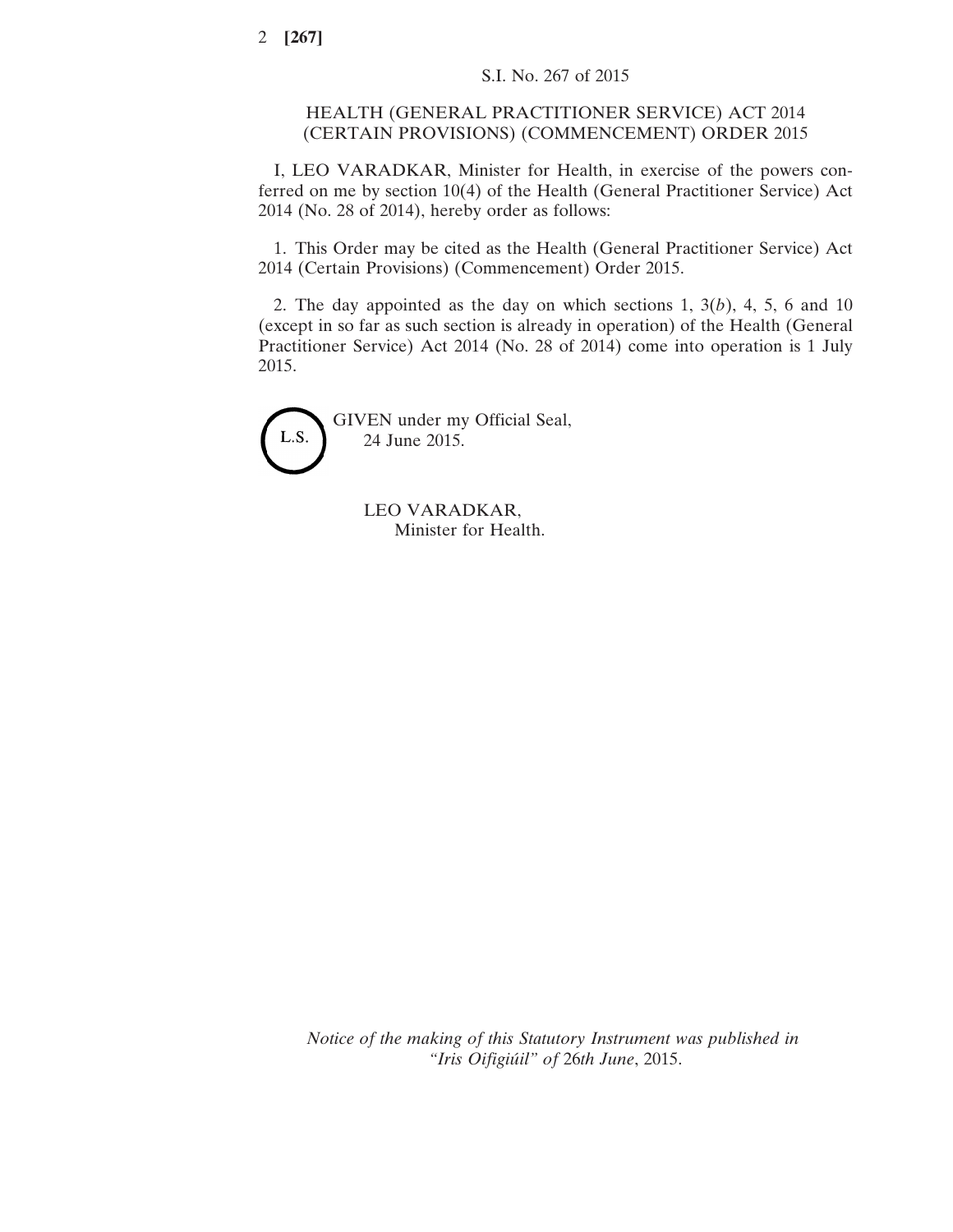**[267]** 3

## EXPLANATORY NOTE

*(This note is not part of the Instrument and does not purport to be a legal interpretation.)*

This Order provides for the commencement, with effect from 1 July 2015, of sections 1, 3(*b*), 4, 5 and 6 of the Health (General Practitioner Service) Act 2014, as well as the remaining provisions of section 10 of that Act. Sections 7, 8 and 10(3) were commenced with effect from 5 August 2014, under the Health (General Practitioner Service) Act 2014 (Commencement) Order 2014.

This Order may be cited as the Health (General Practitioner Service) Act 2014 (Certain Provisions) (Commencement) Order 2015.